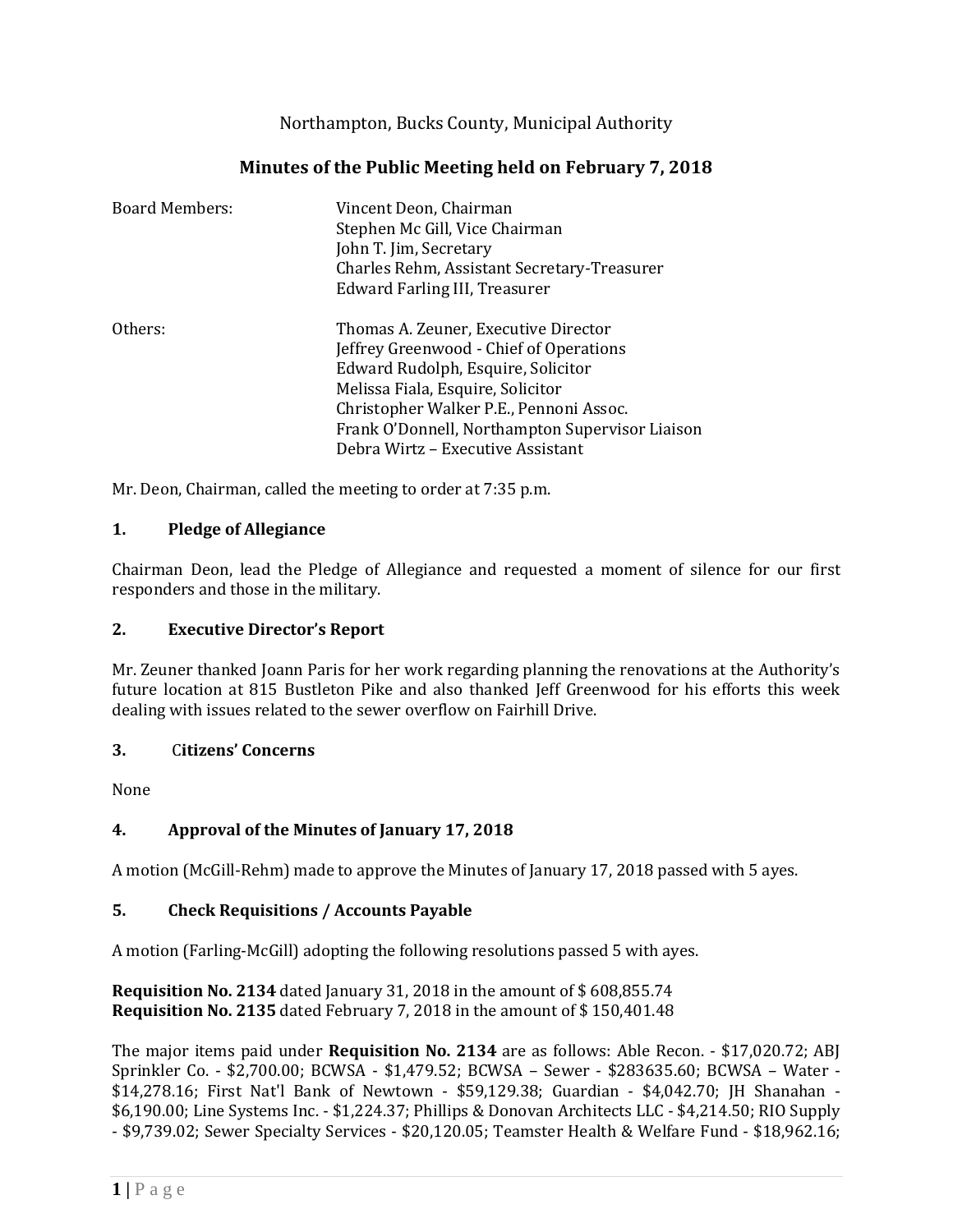Warminster Municipal Authority - \$23,299.41; BCWSA disputed - \$57,357.54 and \$75,000.00 for payroll.

The major items paid under **Requisition No. 2135** are as follows: JH Shanahan - \$1000.00; Link Computer Corp. - \$3,446.05; Office Basics - \$3,980.82; PECO - \$26,725.98; Rudolph Clarke LLC - \$42,856.00; Teamster Health & Welfare Fund - \$18,962.16; USA Blue Book - \$3,426.50; W. Bruce Beaton Co. - \$8,637.00; Whitmoyer Ford - \$37,940.00.

# **6. Release of Cash Escrow – Poet's Walk – Judd Builders**

A motion (McGill-Deon) made to approve a cash escrow release (per Pennoni Assoc. Inc. letter dated 1/31/18) in the amount of \$2,500.00 for the development known as Poet's Walk, as the 18 Month Maintenance period is over passed with 5 ayes.

## **7. Authorization to prepare and advertise for bids – 815 Bustleton Pike**

A motion (McGill-Farling) made to authorize the public bidding of renovations at 815 Bustleton Pike Richboro PA via the PennBid® electronic bidding platform in accordance the **Project Manual and Specification** book prepared by Phillips & Donovan Architects LLC dated February 2018 passed with 5 ayes.

## **8. Authorization to prepare and advertise for bids – Lawn Service**

A motion (Farling-Jim) made to approve the authorization of the Administration and Consulting Engineer to prepare bid packets for "Lawn Service" via the PennBid® public bidding system

# **9. Services Contract – Demolition of Certain Items at 815 Bustleton Pike**

A motion (Deon-Jim) made to approve the \*\*List of Terms (attached) under which an individual and/or company shall be engaged to cause demolition to occur to certain fixtures and equipment at 815 Bustleton Pike, Richboro PA as shall be defined by Authority Administration at a cost not to exceed the monetary requirements for public bidding and further to authorize the Administration and Solicitor's office to draft a services agreement with said vendor and for the Executive Director to enter into the services agreement with the vendor upon final approval by the Solicitor's office, passed with 5 ayes.

#### **COMMENTS:**

Christopher Walker P.E. Pennoni Assoc. Inc. stated that he, Lisa Morrison and Jeff Greenwood met with CSL this morning and that the 16 sewer meters will be installed next week.

Mr. Deon stated that the newsletter is coming out and Mr. McGill stated that it will be much easier to read and suggested that a note on the bill might be helpful.

# SUPER BOWL LII - FLY EAGLES FLY!

THERE BEING NO FURTHER BUSINESS TO DISCUSS, MR. DEON ADJOURNED THE MEETING AT 7:52 P.M.